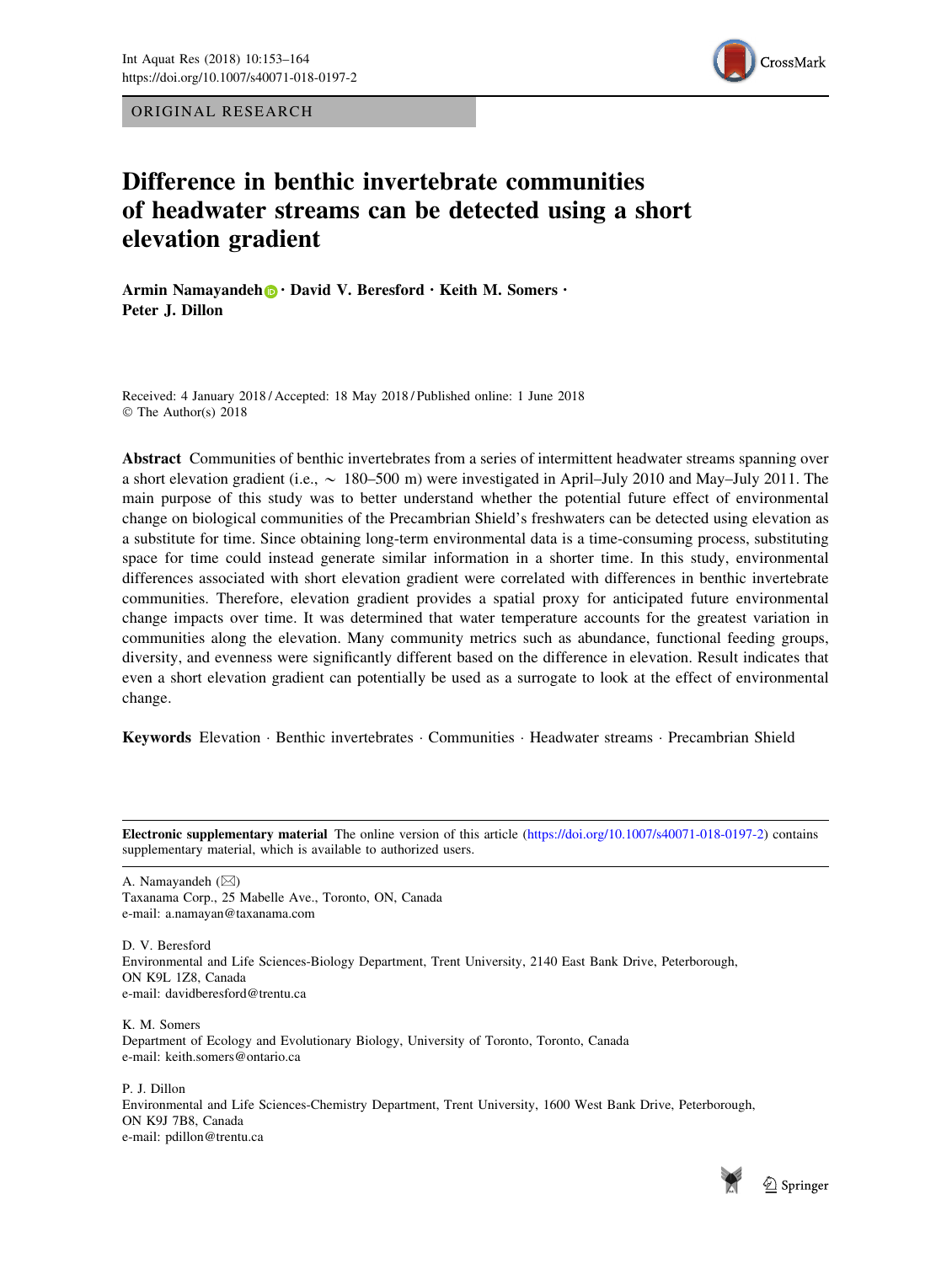### Introduction

Environmental factors such as water temperature, water velocity, food availability, and food type influence on the benthic invertebrate communities' structure along longitudinal stream profiles and with changes in altitude (Camargo and DeJalon [1995](#page-9-0); Hawkins et al. [2000](#page-10-0); Vannote et al. [1980\)](#page-11-0). This is because a complex interaction exists between water temperature, flow regime, food quality, type and availability, and the substrate that determines environmental heterogeneity and contributes to species diversity (Minshall et al. [1985\)](#page-10-0). This spatial heterogeneity has been investigated in terms of stream longitudinal profile from the headwater to the mouth within the context of the river continuum concept (e.g., Carter et al. [1996;](#page-9-0) Minshall et al. [1985;](#page-10-0) Scheibler et al. [2014;](#page-10-0) Scheibler and Debandi [2008](#page-10-0); Vannote et al. [1980\)](#page-11-0). However, few studies have compared streams at similar latitudes yet located at different elevations and inquired whether the spatial variation in altitude within the same geographic region can affect the community of benthos in streams (Jacobsen [2003](#page-10-0), [2004](#page-10-0), [2008](#page-10-0); Jacobsen et al. [1997](#page-10-0); Ramı´rez and Pringle [1998;](#page-10-0) Ramı´rez et al. [2008;](#page-10-0) Yule et al. [2009](#page-11-0)).

Jacobsen et al. [\(1997](#page-10-0)) have shown that when physical parameters such as size and current are accounted for, benthic assemblages from the tropical stream located at different altitude can be compared based on their thermal differences. In the same study, Jacobsen et al. ([1997\)](#page-10-0) have further illustrated that these streams are comparable with streams in different geographical regions (i.e., lowlands of Denmark). In addition, Jacobsen ([2003,](#page-10-0) [2004\)](#page-10-0) studies of Andean streams indicated that richness and diversity of benthic invertebrates of streams that are physico-chemically comparable changes along the altitudinal gradients. Therefore, altitude was not only useful to compare the benthic communities of several streams stretched along an elevation gradient, but was also a useful surrogate for detecting the effect of local environmental change on benthic communities. In areas with large elevation gradients, such as Andean regions, it would be easier to characterize and separate the streams spatially. This is because taxonomically different communities of benthic invertebrates are usually encountered. However, streams stretched over a short elevation gradient most probably have assemblage of similar invertebrates (i.e., taxonomically) that have differences only in abundance. The community difference based on the abundance can be detected if streams are in close geographical proximity, and therefore, species can migrate along the elevation gradient (Hughes et al. [2008](#page-10-0)).

Previous studies have proposed that freshwater systems of Ontario Precambrian Shield are vulnerable to effect of environmental change such as climatic change (Magnuson et al. [1997;](#page-10-0) Schindler et al. [1996\)](#page-10-0). Obtaining long-term data on environmental variables is an expensive and time-consuming process. It should be possible to substitute space for time instead to generate similar information in a shorter period. The differences of environmental variables associated with an elevation gradient (e.g., temperature) corresponding to change in benthic invertebrate communities of comparable freshwaters can be potentially used for this purpose. In this study, we compared communities of benthic invertebrates from several hydrologically comparable intermittent headwater streams spanning an elevation gradient (i.e., 180–472 m) over a specific period (i.e., April–July 2010; May–July 2011) to determine whether their communities are different from one another based on community abundance and indices such as functional feeding groups (FFG), diversity, richness, and evenness. The objective was to determine whether the variance in biotic communities can be explained by local variable(s) that are associated with regional variable(s) as elevation changes. If variance is detected it would suggest that elevation can be a useful surrogate to look at the long-term effect of environmental change (e.g., climatic change) on freshwater biotic communities of the Precambrian Shield.

# Methods

#### Study area

Streams were located from Georgian Bay- Massassauga Provincial Park to Algonquin Provincial Park with a rapid elevation increase extending from 180 to 472 m at 45°N on the Canadian Precambrian Shield (Fig. [1\)](#page-2-0). Based on the region's topography, three headwater streams in Algonquin Provincial Park (i.e., D1, G1, and E1) were chosen at higher elevation. Two streams in Arrowhead Park (E2 and F1) and an additional stream near Harp Lake, Dorset (HP3A) were chosen at mid elevation. At the lower elevations, a stream in Massasauga Provincial Park (H1) and a stream in the District of Parry Sound (H2) were chosen. Period of the

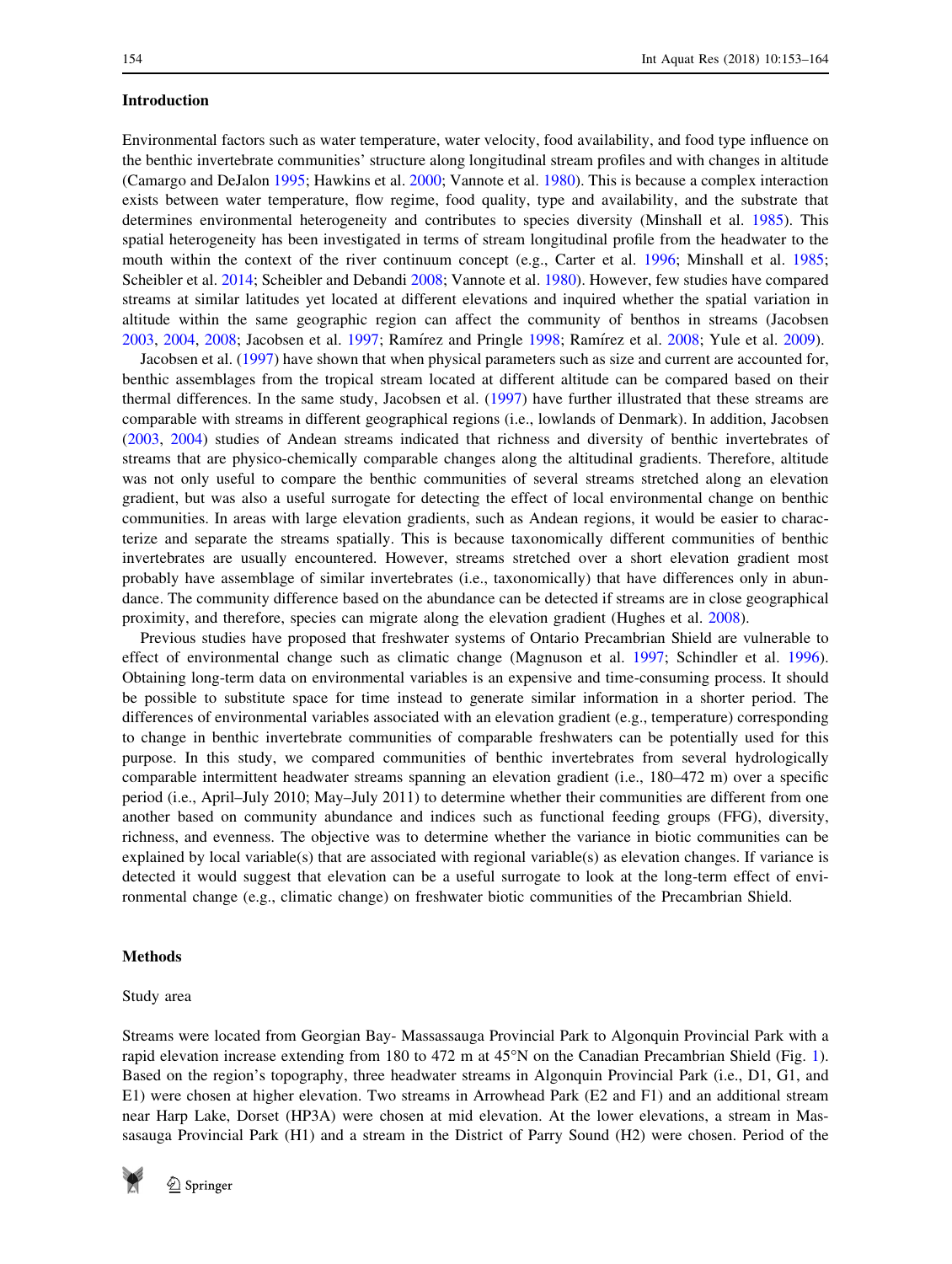<span id="page-2-0"></span>

Fig. 1 Location of study streams in Precambrian shield, Ontario, Canada, 2010–2011

samplings was based on the start of the freshet each year, accessibility to the streams after the freshet, and also the time when streams dry up (i.e., presence of flow). The corridor from Massassauga to Algonquin sits on metamorphic bedrock with thin top soil layer. Streams were all fishless.

# Sampling benthic invertebrates

Monthly samples of benthic invertebrates were obtained between April–July 2010 and May–July 2011 using a small net with a flexible frame and a mesh size of  $250 \mu m$ . Samples were collected by walking along the width of the stream, vigorously kicking the substrate to disturb it to a depth of  $\sim$  5 cm for about 3 min. Samples were collected from one reach (i.e., two riffles and one pool). In all streams, pools and riffles are near each other, so that with exception of sedentary benthos (e.g., bivalves), most benthic species occur in both habitats. The mesh size, sampling procedure including the effort time, and habitat types were determined and standardized based on a pilot study that we conducted in the previous year (April–June 2009). Samples of benthos transported in 3 L whirl-packs and preserved in ethyl alcohol anhydrous solution (85.5% ethanol and 13.7% methanol, and 0.85% ethyl acetate; ACP Chemical Inc). The benthos samples were sieved and sorted in the laboratory and all insects were identified to genera and species level. Individual species were subsequently placed in appropriate functional feeding groups based on Merrit et al. ([2008\)](#page-10-0) and Barbour et al. [\(1999](#page-9-0)). A detailed list and abundance of species collected are provided in Online Appendix 1.

# Temperature and precipitation

Water and air temperatures were obtained using iBTag Alpha Mach Inc. temperature data loggers from April to July for 2010 and May to July at every 3 h interval for 2011, as no significant pattern of change were detected on hourly basis. For each study, stream two sets of loggers were installed: one at the designated reach



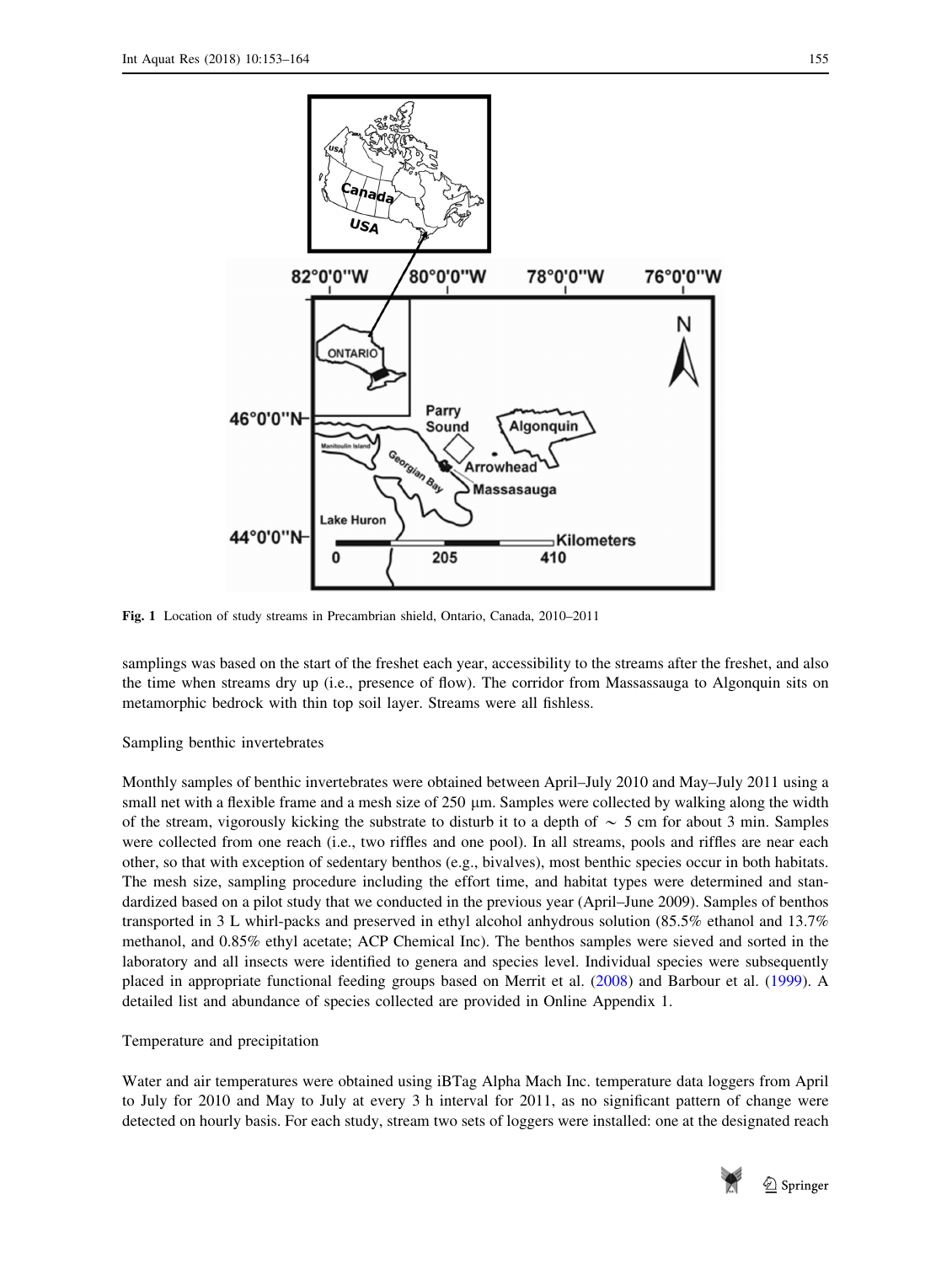and one monitoring the air temperature adjacent to the stream (i.e., attached to a tree adjacent to the designated reach). All the temperature loggers were synchronized, so that the air and the stream temperature recordings at all the elevations and streams were running simultaneously.

Degree day (DD) was calculated April–July 2010 and May–July 2011 based on accumulated temperature in each stream above 0  $\degree$ C and below 16  $\degree$ C. Poikilotherm development is best modelled using DD as the unit of temperature-time (Baskerville and Emin [1969](#page-9-0); Beresford and Sutcliffe [2009](#page-9-0)). DD is defined as  $1 \degree C$  per 24 h above some developmental threshold temperature. Based on the 2 years, our investigation and monitoring of the stream temperature we found that streams dry up as soon as water temperature exceeds 16  $^{\circ}C$  (i.e., being intermittent headwater streams), so we used the number of DD accumulated based on this measure to estimate the developmental threshold of benthos. In addition, since the streams dry up, there was a clear indication that ground water by means of water from the saturated zone had no influence on these streams or on their temperature (J.M. Buttle, School of Environment, Hydrology, Trent University—personal communication, November 05, 2010). We calculated mean monthly precipitation based on the data collected from the historical climate data of Environment Canada for Algonquin Provincial Park (streams D1, G1, and E1), Arrowhead Provincial Park (streams E2 and F1), Harp Lake, Dorset (stream HP3A), Massasauga Provincial Park (stream H1), and the District of Parry Sound (stream H2) [\(http://climate.weather.gc.ca/\)](http://climate.weather.gc.ca/).

# Chemical data

Stream pH and conductivity were measured monthly (April–July 2010, July 2011) using an Accumet AP85, Fisher Scientific Instrument. In addition, water samples were collected monthly for total phosphorus (TP) in 35 ml p-tubes and for total nitrogen (TN) dissolved organic and inorganic carbon (DOC and DIC) in 500 ml PET jars in 2010 and only in July for 2011 (Online Appendix 2). Chemical analyses were performed at the Dorset Environmental Science Centre, Dorset, Ontario or Trent University following the Ontario Ministry of Environment and Climate Change standard method (Sutey et al. [2015\)](#page-11-0).

#### Data analysis

Ordinations of benthic community data were performed by non-metric multidimensional scaling (NMDS) based on the Bray-Curtis similarity index and were performed after fourth-root transformation to down weight the influence of dominant species and to normalize the data. The stress value function was used to assess the representations of NMDS solutions according to (Clark and Gorley [2015\)](#page-9-0). The guideline indicates that a stress value of  $\lt$  0.05 gives an excellent representation with no misinterpretation. The significance of any discrimination between sites was tested using analysis of similarity (ANOSIM) test with R ranging from  $-1$  to 1 at  $\alpha$  = 0.05. Similarity percentage test (SIMPER) was used to calculate the contribution of individual species to similarity or dissimilarity between streams. NMDS analyses were performed using PRIMER v 7 (Clark and Gorley [2015\)](#page-9-0).

A detrended correspondence analysis (DCA) of benthic communities was performed for 2010–2011. This was done to determine whether species have a linear or a unimodal distribution and to determine what ordination analysis is appropriate to correlate benthos abundance data with environmental variables. For each DCA analyses, we down-weighted the rare species. Based on the first axis lengths gradient of DCA in 2010 (i.e., 1.4), species had a linear distribution. Therefore, redundancy analyses (RDA) were used to correlate the communities of species in 2010 (May–July) to environmental variables (i.e., chemicals, water temperature, DD, precipitations, and catchment area). Result of first axis length gradient of DCA for July 2011 was inconclusive (i.e., 2.2); therefore, canonical correspondence analysis (CCA) and RDA were used to correlate July benthic data to July environmental data. For each set of RDAs and CCAs, we sequentially removed variables with high inflation rate (i.e.,  $> 10$ ) and a Monte-Carlo permutation test (999 unrestricted permutation) was ran to account for the variables that significantly (i.e.,  $P < 0.05$ ) contribute to the species variations. A correspondence analysis (CA) was performed on the benthos community 2010–2011. The first and second CA axis (CA1 and CA2) scores (i.e., for streams) obtained were correlated with environmental variable(s) that significantly accounted for variation in benthic communities along the elevation gradient. This will determine if the environmental variable correlates with the variation of benthic community in streams and whether this is elevational dependent. We fourth-root transformed the species relative abundance and

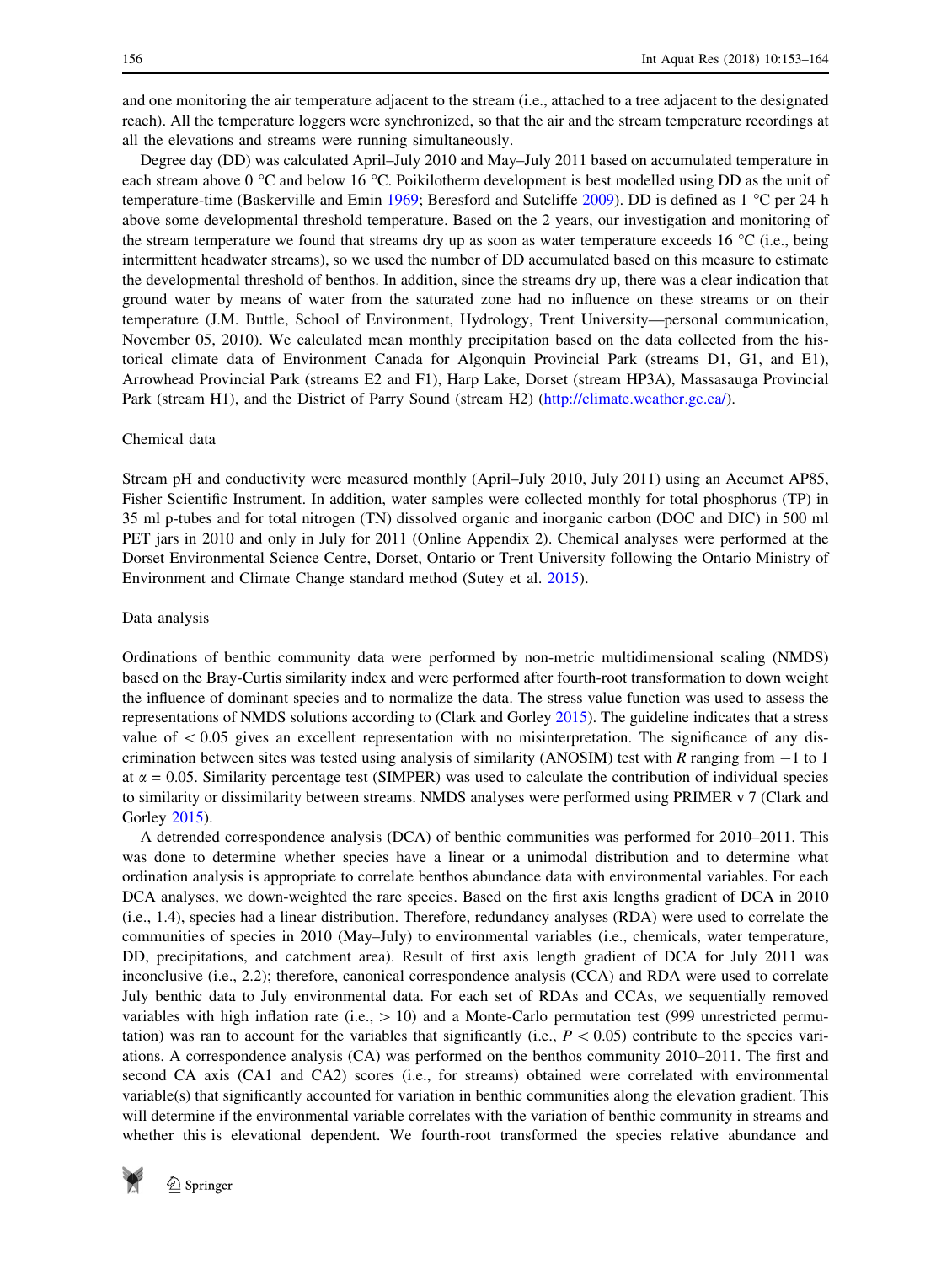normalized the environmental variables before these ordination analyses. The CANOCO for Windows 4.5 (ter Braak and Smilauer [2002](#page-11-0)) was used for DCA, RDA, and CCA. CA analyses was conducted in PAST v 2.14 (Hammer et al. [2001\)](#page-10-0). Species codes are provided in Online Appendix 3.

Following the ordination analyses of communities, a two-way ANOVA (i.e., difference in elevation and month) was performed in PAST v 2.14 (Hammer et al. [2001\)](#page-10-0) on the communities' richness, Shannon-Weaver Diversity  $(H')$ , evenness, and FFGs. A two-way ANOVA was also used to compare the chemical variables between streams at different elevations in 2010. For 2011, only the July pH, TP, and TN data were available which we compared using a one-way ANOVA. In addition, linear regressions were performed to predict the effect of air temperature on stream temperature variation, 2010–2011. This analysis will determine whether change in air temperature along the elevation will influence the streams temperature variation. Analysis for each year was kept separate to determine if similar trend of variation (i.e., both biotic and abiotic) along the elevation can be detected.

# **Results**

Environmental variables and variations in community data

The 2010–2011 DD accumulated was higher in higher elevation streams compared to those at lower (Table 1). The 2010 air temperature regression with streams temperature produced  $R^2$  value of 0.86, which was significant ( $F_{1,30df} = 186.4$ ,  $P < 0.001$ ). The 2011 air temperature regression with stream temperature produced  $R^2$  value of 0.75, which was significant  $(F_{1,22df} = 64.6, P < 0.001)$ . This result indicates that change in air temperature along the elevation can account for variation in stream temperature.

Stepwise backwards elimination in RDA retained DD, catchment area, and water temperature as variables that were correlated with benthic communities in 2010 (April–July; Fig. [2](#page-5-0)a). Water temperature was the only factor in 2010 that significantly correlated with the communities ( $P = 0.03$ ). CCA explained greater amounts of species variation in July 2011 compared to RDA (29.9 vs. 23.4%). Therefore, CCA results are presented here. Stepwise backward elimination in CCA retained catchment area, TP, TN, and water temperature as variables that were correlated with benthic communities in July 2011 (Fig. [2b](#page-5-0)). Water temperature was the only factor in July 2011 that significantly correlated with communities ( $P = 0.002$ ). In 2010, CA1 did not significantly correlate with temperature  $(R = -0.225)$ ; however, CA2 significantly correlated with temperature ( $R = 0.557$ ). For 2011, both CA1 and CA2 significantly correlated with stream temperature ( $R = -0.67$ ) and  $R = 0.78$ ). Results of the correspondence analysis are provided in Online Appendix 4.

Results of two-way ANOVA showed all FFG significantly differed between elevations in 2010 (Table [2A](#page-5-0)). Shannon-Weaver diversity index, evenness, and both CA1 and CA2 also differed significantly in 2010. However, richness did not vary significantly (Table [2A](#page-5-0)). Similar results were obtained for 2011 for FFG,

| <b>Streams</b>    | Latitude             | Longitude  | Elevation<br>(m) | Provincial<br>park/<br>district | DD April-<br><b>July 2010</b> | DD May-<br><b>July 2011</b> | Temperature<br>April–July<br>2010 | Temperature<br>May-July<br>2011 |
|-------------------|----------------------|------------|------------------|---------------------------------|-------------------------------|-----------------------------|-----------------------------------|---------------------------------|
| D <sub>1</sub>    | $45^{\circ}27'03''N$ | 78°48'05"W | 472              | Algonquin                       | $84.5 \pm 11.2$               | $23.6 \pm 12.0$             | $11.4 \pm 3.2$                    | $12.9 \pm 2.4$                  |
| G <sub>1</sub>    | $45^{\circ}28'16''N$ | 78°48'17"W | 445              | Algonquin                       | $113.8 \pm 4.3$               | $28.2 \pm 4.1$              | $11.3 \pm 3.1$                    | $12.2 \pm 2.0$                  |
| E1                | $45^{\circ}28'42''N$ | 78°48'55"W | 425              | Algonquin                       | $110.5 \pm 3.9$               | $28.0 \pm 4.4$              | $10.7 \pm 3.4$                    | $11.3 \pm 2.1$                  |
| E2                | $45^{\circ}25'51''N$ | 79°11'17"W | 373              | Arrowhead                       | $112.4 \pm 4.1$               | $27.7 \pm 4.9$              | $10.9 \pm 3.3$                    | $11.6 \pm 2.3$                  |
| HP <sub>3</sub> A | $45^{\circ}$ 22'24"N | 79°08'56"W | 362              | Muskoka                         | $75.5 \pm 11.6$               | $22.0 \pm 12.9$             | $11.8 \pm 3.1$                    | $13.5 \pm 1.7$                  |
| F1                | $45^{\circ}23'52''N$ | 79°11'35"W | 337              | Arrowhead                       | $75.4 + 11.0$                 | $21.0 \pm 12.3$             | $12.0 \pm 3.4$                    | $13.2 \pm 2.1$                  |
| H <sub>2</sub>    | $45^{\circ}13'27''N$ | 79°43'34"W | 240              | Parry sound                     | $58.6 \pm 8.2$                | $22.4 \pm 10.3$             | $12.8 \pm 2.6$                    | $13.7 \pm 0.5$                  |
| H1                | $45^{\circ}07'29''N$ | 79°59'52″W | 185              | Massasauga                      | $58.6 \pm 8.2$                | $13.7 \pm 9.3$              | $12.8 \pm 2.6$                    | $14.4 \pm 1.6$                  |

Table 1 Study streams' geographical location, elevation, location in Ontario Provincial Parks or district, mean DD accumulated  $\pm$  SD, and mean stream temperature  $\pm$  SD for April–July 2010 and May–July 2011

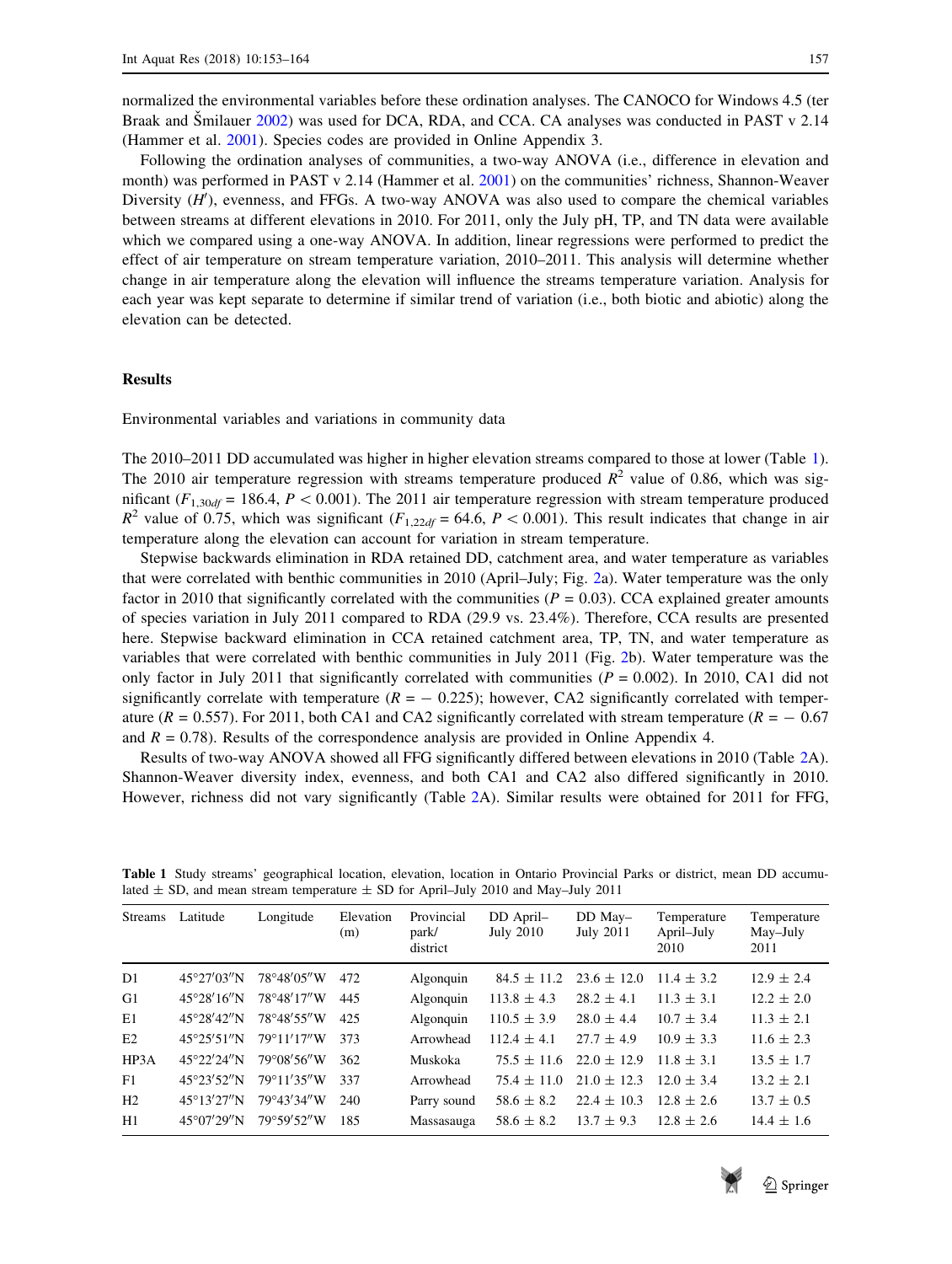<span id="page-5-0"></span>

Fig. 2 Redundancy and canonical correspondence analyses of benthic communities and environmental variables, 2010–2011 a RDA April–July 2010 b CCA July 2011. Circles are study sites, and blue arrows (RDA) and triangles (CCA) are species, and red arrows are environmental variables

| Variables           | (A) 2010      |         |             |                  |             |                   | (B) 2011      |                   |             |                  |             |                   |  |
|---------------------|---------------|---------|-------------|------------------|-------------|-------------------|---------------|-------------------|-------------|------------------|-------------|-------------------|--|
|                     | Elevation (8) |         | Month $(4)$ |                  | Interaction |                   | Elevation (8) |                   | Month $(3)$ |                  | Interaction |                   |  |
|                     | F             | P       | F           | $\boldsymbol{P}$ | F           | $\boldsymbol{P}$  | F             | $\boldsymbol{P}$  | F           | $\boldsymbol{P}$ | F           | $\boldsymbol{P}$  |  |
| <b>Shredders</b>    | 14.3          | < 0.001 | 271.6       | < 0.001          |             | $14.3 \leq 0.001$ | 17.9          | < 0.001           | 332.2       | < 0.001          |             | $17.6 \leq 0.001$ |  |
| Collector filterers | 14.0          | < 0.001 | 255.4       | < 0.001          | 14.4        | < 0.001           | 17.9          | ${}_{0.001}$      | 318.9       | < 0.001          | 17.5        | < 0.001           |  |
| Collector gatherers | 14.4          | < 0.001 | 248.9       | < 0.001          |             | $14.2 \leq 0.001$ |               | $17.2 \leq 0.001$ | 330.0       | < 0.001          |             | $18.2 \leq 0.001$ |  |
| <b>Scrapers</b>     | 14.5          | < 0.001 | 287.6       | < 0.001          | 14.3        | < 0.001           | 17.9          | < 0.001           | 364.6       | < 0.001          | 18.0        | < 0.001           |  |
| Predators           | 14.7          | < 0.001 | 259.5       | < 0.001          | 13.9        | < 0.001           | 17.7          | < 0.001           | 301.3       | < 0.001          | 17.0        | < 0.001           |  |
| Parasites           | 14.4          | < 0.001 | 290.5       | < 0.001          | 14.4        | ${}< 0.001$       | 18.0          | < 0.001           | 364.7       | < 0.001          | 18.0        | < 0.001           |  |
| Shannon–Weaver $H'$ | 12.5          | < 0.001 | 88.8        | < 0.001          | 14.1        | < 0.001           | 10.5          | ${}_{0.001}$      | 92.1        | < 0.001          | 14.6        | < 0.001           |  |
| Evenness            | 14.1          | < 0.001 | 241.3       | < 0.001          | 14.5        | < 0.001           | 16.9          | < 0.001           | 298.5       | < 0.001          | 18.2        | < 0.001           |  |
| Richness            | 1.6           | 0.14    | 240.1       | < 0.001          | 2.4         | 0.01              | 1.5           | 0.2               | 183.4       | < 0.001          | 1.9         | 0.05              |  |
| CA <sub>1</sub>     | 17.2          | < 0.001 | 262.1       | < 0.001          | 11.8        | < 0.001           | 15.1          | < 0.001           | 160.6       | < 0.001          | 7.4         | < 0.001           |  |
| CA2                 | 12.8          | < 0.001 | 237.9       | < 0.001          | 11.7        | < 0.001           | 16.1          | < 0.001           | 283.4       | < 0.001          | 13.5        | < 0.001           |  |

Table 2 Two-way ANOVA results of community variables, (A) April–July 2010 (B) May–July 2011

The number of months and elevation sites (i.e., streams) is in the brackets

Shannon-Weaver diversity index  $(H')$ , evenness, and CA1 and CA2, and richness did not significantly vary again (Table 2B).

Based on the results of the two-way ANOVA water temperature significantly differed between streams at different elevations (i.e., lower to higher elevations) in 2010. However, precipitation did not vary significantly in 2010 (Table [3](#page-6-0)A). Result of the two-way ANOVA indicates that for 2010, all water chemistry variables were significantly different between streams at different elevations (Table [3](#page-6-0)A). Results of the 2011 two-way ANOVA water temperature showed significant difference between streams at different elevations. However, precipitation did not vary significantly in 2011 (Table [3](#page-6-0)B). Result of the one-way ANOVA indicates that July 2011 water chemistry variables did not vary significantly between streams at different elevations (Table [3](#page-6-0)B).

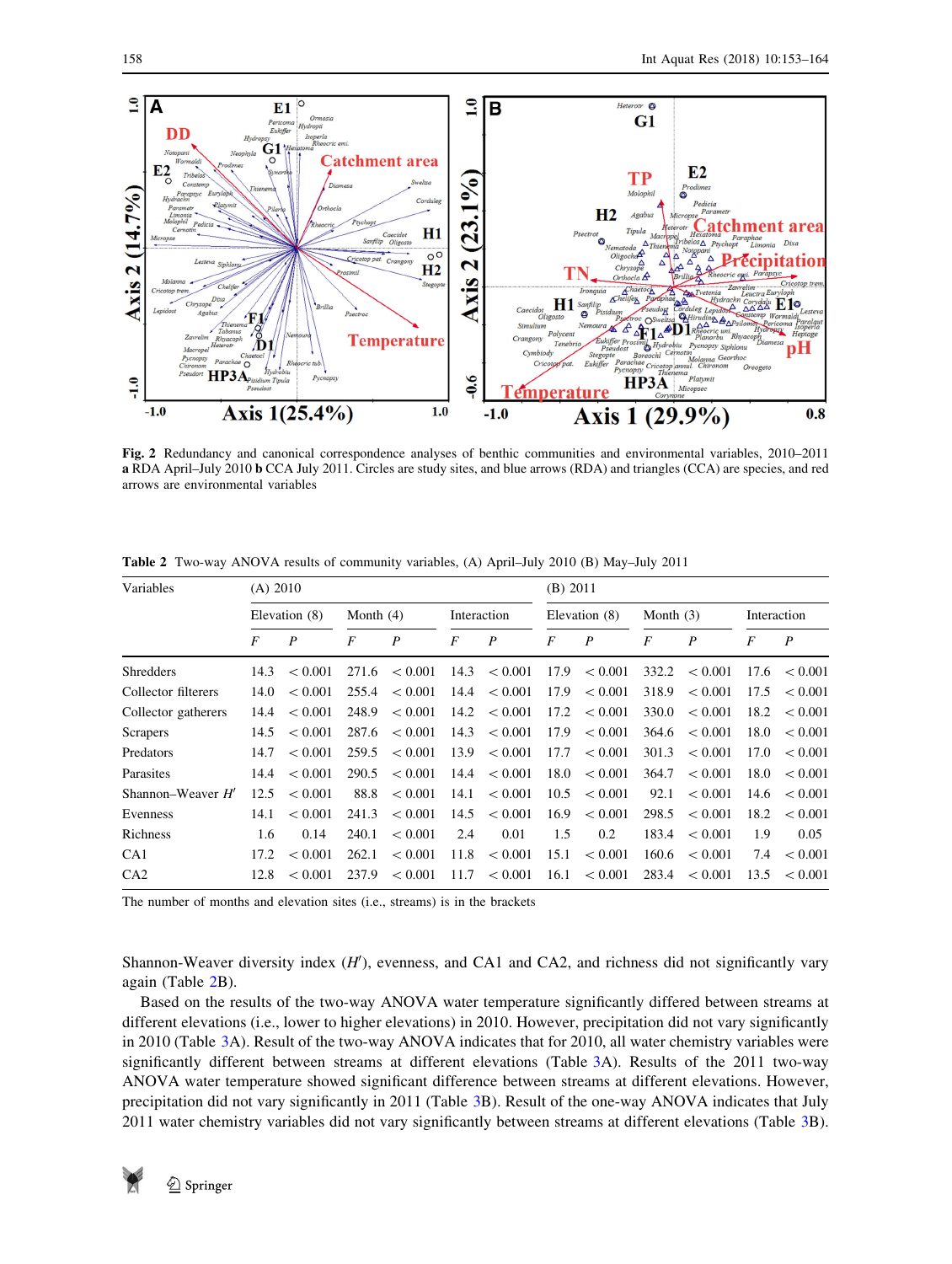| Variables                  | (A) 2010      |                  |             |                  |             |                  |                          | (B) 2011 |             |                  |             |                  |  |  |
|----------------------------|---------------|------------------|-------------|------------------|-------------|------------------|--------------------------|----------|-------------|------------------|-------------|------------------|--|--|
|                            | Elevation (8) |                  | Month $(4)$ |                  | Interaction |                  | Elevation (8)            |          | Month $(3)$ |                  | Interaction |                  |  |  |
|                            | F             | $\boldsymbol{P}$ | F           | $\boldsymbol{P}$ | F           | $\boldsymbol{P}$ | F                        | P        | F           | $\boldsymbol{P}$ | F           | $\boldsymbol{P}$ |  |  |
| pH                         | 12.9          | < 0.001          | 215.2       | < 0.001          | 15.4        | < 0.001          | 0.91                     | 0.55     |             |                  |             |                  |  |  |
| $DOC$ (mg/L)               | 2.5           | 0.02             | 7.2         | < 0.001          | 1.2         | 0.29             |                          |          |             |                  |             |                  |  |  |
| $DIC$ (mg/L)               | 7.3           | < 0.001          | 11.3        | < 0.001          | 2.6         | < 0.001          |                          |          |             |                  |             |                  |  |  |
| $TP(\mu g/L)$              | 1.6           | 0.16             | 6.0         | < 0.001          | 1.6         | 0.1              | 0.96                     | 0.52     |             |                  |             |                  |  |  |
| $TN$ ( $\mu$ g/L)          | 13.7          | < 0.001          | 227.5       | < 0.001          | 13.4        | < 0.001          | 1.0                      | 0.49     |             |                  |             |                  |  |  |
| Conductivity ( $\mu$ S/cm) | 30.6          | < 0.001          | 351.9       | < 0.001          | 28.3        | < 0.001          | $\overline{\phantom{0}}$ |          |             |                  |             |                  |  |  |
| Temperature $(^{\circ}C)$  | 3.3           | 0.005            | 164.7       | < 0.001          | 1.4         | 0.16             | 3.9                      | 0.002    | 261.6       | < 0.001          | 1.9         | 0.05             |  |  |
| Precipitation (mm)         | 0.3           | 0.94             | 123.2       | < 0.001          | 0.34        | 0.99             | 0.1                      | 0.99     | 127.6       | < 0.001          | 0.03        | 0.99             |  |  |

<span id="page-6-0"></span>Table 3 (A) Two-way ANOVA results of environmental variables, April–July 2010. (B) Two-way ANOVA results of temperature and precipitation May–July 2011 and one-way ANOVA of July 2011 chemical variables

The number of months and elevation sites (i.e., streams) is in the brackets

DOC dissolved organic carbon, DIC dissolved inorganic carbon, TP total phosphorus, TN total nitrogen

### Community data 2010–2011

NMDS ordination of 2010 abundance data (April–July) in two-dimensional space yielded a clear separation between streams (stress value 0.04). Streams E2, F1, and HP3A and D1 sit in center of biplot; E1 at bottomleft and G1 at middle-top of biplot; H1 and H2 at right of the biplot (Fig. 3a). One-way nested ANOSIM yields a significant difference between benthic communities at different elevations (global test  $R = 0.380$ ,  $P = 0.001$ ). Pairwise ANOSIM test indicates that D1 and E1 are significantly different from H1 and H2 (global test  $R_{\text{D1-H1}} = 0.854$ ,  $P_{\text{D1-H1}} = 0.03$ ;  $R_{\text{D1-H2}} = 0.635$ ,  $P_{\text{D1-H2}} = 0.03$ ;  $R_{\text{E1-H1}} = 0.896$ ,  $P_{\text{D1-H1}} = 0.03$ ;  $R_{E1-H2} = 0.833, P_{E1-H2} = 0.03$ ). E2 and F1 significantly differed from H1 and H2 (global test  $R_{E2-H1} = 0.729$ ,  $P_{\text{E2-H1}} = 0.03; R_{\text{E2-H2}} = 0.635, P_{\text{E2-H2}} = 0.03; R_{\text{F1-H1}} = 0.688, P_{\text{F1-H1}} = 0.03; R_{\text{F1-H2}} = 0.479, P_{\text{F1-H2}} = 0.635, P_{\text{F2-H3}} = 0.035, P_{\text{F3-H4}} = 0.035, P_{\text{F4-H5}} = 0.035, P_{\text{F5-H6}} = 0.035, P_{\text{F6-H7}} = 0.035, P_{\text{F7$  $= 0.03$ ). HP3A significantly differed from H1 (global test  $R = 0.573$ ,  $P = 0.03$ ). NMDS ordination of 2011 abundance data (stress value 0.04) in two-dimensional space yielded a clear separation between streams that are located at high and mid elevations (i.e., D1, G1, E1, E2, HP3A, and F1) from those at the lower elevation (i.e., H1 and H2). The 2011 result was similar to 2010; however, stream F1 sit closer to H2 (Fig. 3b). One-way nested ANOSIM yield a significant difference between benthic communities at different elevations (global test  $R = 0.496$ ,  $P = 0.001$ ). Pairwise ANOSIM test for 2011 was slightly different. E1 and G1 were significantly different from H1 (global test  $R_{\text{E1-H1}} = 0.926$ ,  $P_{\text{D1-H1}} = 0.03$ ;  $R_{\text{G1-Ha}} = 0.778$ ,  $P_{\text{G1-H1}} = 0.03$ ).

Based on the 2010 results of SIMPER test on benthic communities, the highest dissimilarity was between streams E1 and H1 (SIMPER average dissimilarity = 72.0%) with top five contributor species *Crangonyx* sp. (5.2%), Caecidotea sp. (4.4%), Prosimulium sp. (4.1%), Parapsyche apicalis (4.0%), and Notopanisus sp.  $(3.8\%)$ . Streams G1 and H1 showed the second highest dissimilarity (SIMPER average dissimilarity = 71.6%)



Fig. 3 Non-metric multidimensional scaling analyses of benthic communities, 2010–2011 a April–July 2010 b May–July 2011. Diamonds are lower elevation streams (185–240 m), circles are mid elevation streams (337–373 m), and squares are higher elevation streams (425–472 m)

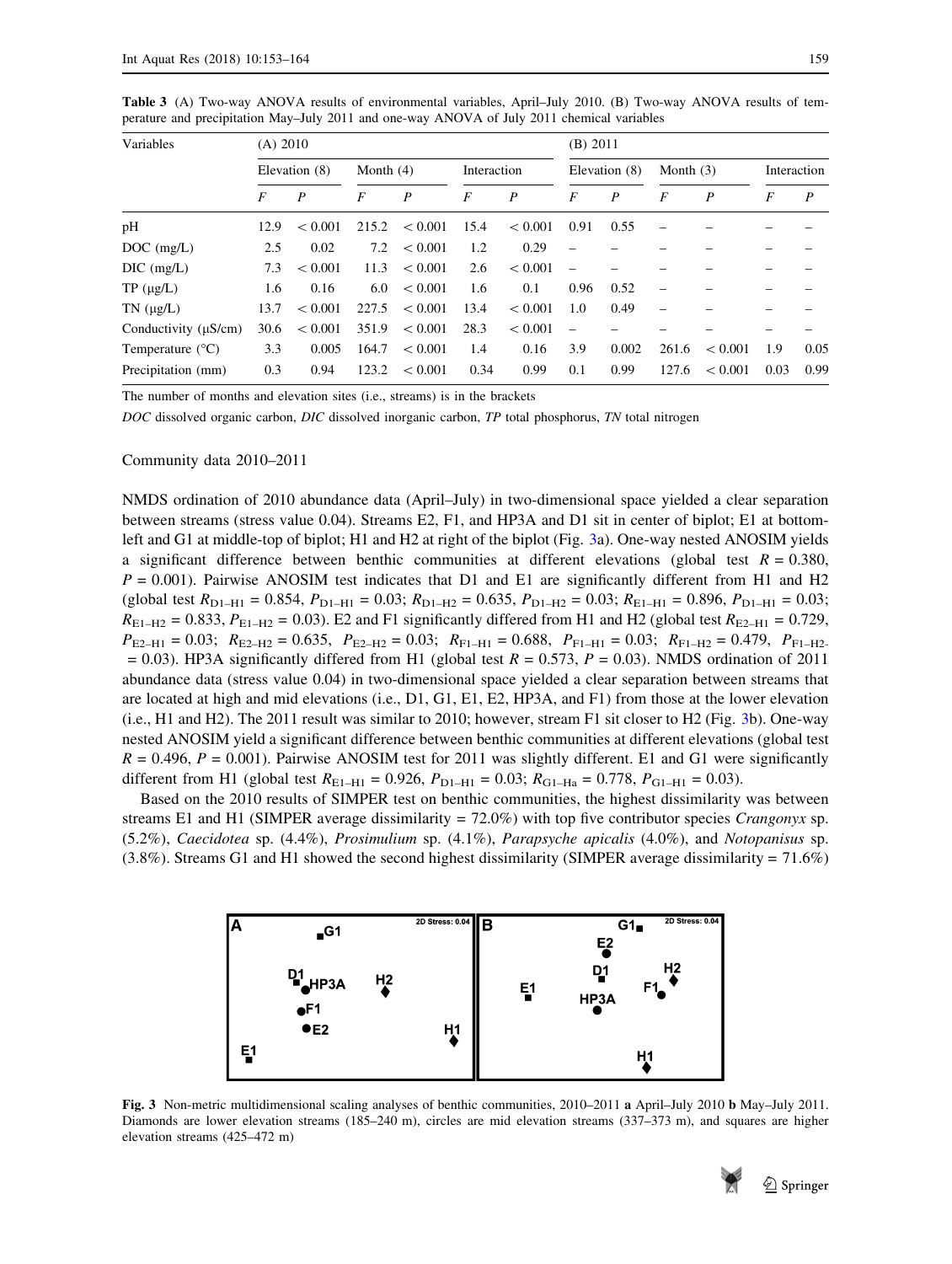with top five contributor species being *Crangonyx* sp. (7.3%), *Caecidotea* sp. (6.2%), *Micropsectra polita* (5.5%), Prosimulium sp. (5.5%), and Sweltsa naica (3.9%). Results of SIMPER test for 2011 were slightly different. The highest dissimilarity was between streams E1 and F1 (SIMPER average dissimilarity =  $73.0\%$ ) with top five contributor species Siphlonurus marshalli (3.4%), Isoperla richardsoni (3.1%), Parametriocnemus lundbeckii (2.7%), Micropsectra polita (2.5%), and Sweltsa naica (2.4%). Streams E1 and H1 had the second highest dissimilarity (SIMPER average dissimilarity  $= 67.5\%$ ) with top five contributor species Simulium sp. (4.1%), Nemoura trispinosa (3.7%), Crangonyx sp. (3.1%), Thienemannimyia group (3.1%), and Siphlonurus marshalli (3.0%).

# Discussion

### Delineating the effect of temperature

In this study, streams of similar size and same order were chosen, and in addition, we eliminated or minimized the effect of the predatory fish, bedrock geology and ground water influence to limit the local environmental variables that may obscure the effect of elevation. Therefore, due to close geographical proximity (i.e.,  $100$  km) and similarity in habitats (i.e., first-order streams in mixed-deciduous forest), much of the community differences can be inferred to be caused by elevation, with any differences in the hydrological properties of the streams (e.g., order: substratum, size) having minimal effect on benthic communities' composition. This argument is further supported by the fact that the variation in the different stream communities was mainly attributed to differences in temperature between streams. Parameters such as water chemistry and catchment area did not explain the observed community variations. We also found that changes in air temperature along the elevation gradient accounted for variations in stream temperature. Given that precipitation (i.e., another climatic factor) did not vary with elevation, we argue that any changes in air temperature due to elevation directly influence stream temperature.

From this, we infer that temperature associated with elevation can account for differences in abundance, diversity and FFG of communities. This is supported by the results of the 2010–2011 pairwise ANOSIM and SIMPER analyses, which indicate that the main differences in benthic communities were between high and low elevation streams, with the greatest difference accounted by cold-stenothermic species, e.g., insects such as Plecoptera species Sweltsa naica, Nemoura trispinosa and Isoperla richardsoni, Ephemeroptera species Siphlonurus marshalli, Trichoptera species Parapsyche apicalis, and Diptera species Prosimulium sp., Simulium sp., Parametriocnemus lundbeckii and Micropsectra polita. Haidekker and Hering [\(2008](#page-9-0)) have previously shown that in small streams with differences of up to  $3 \degree C$ , cold-stenothermic insects can account for majority of the variation in benthic communities. Given that mean April–July 2010 and May–July 2011, temperature difference between high and low elevation streams (i.e., E1, D1, G1, and H1 and H2) was 2.1 and 3.1  $^{\circ}$ C, respectively, it appears that only the higher elevations had streams close with optimal temperature condition (i.e., cooler) for high benthic insect abundance and diversity.

Distinguishing the effect of water temperature on communities of streams benthos from other environmental variables (i.e., physical and chemical) is a challenging task. This is especially true if streams are of different size, depth, flow, and substrate types (Arai et al. [2015](#page-9-0); Duggan et al. [2007;](#page-9-0) Phillips et al. [2015;](#page-10-0) Quinn and Hickey [1990](#page-10-0); Statzner and Higler [1986\)](#page-10-0). Headwater streams naturally control for many confounding factors as they have significantly lower or no anthropogenic impact and lower variation in flow regimes and water quality year around (Arai et al. [2015;](#page-9-0) Cummins [1974;](#page-9-0) Karr and Dudley [1981;](#page-10-0) Moore and Wondzell [2005](#page-10-0); Richardson and Danehy [2007\)](#page-10-0). Therefore, temperature plays a significant role for benthic invertebrates of headwater streams (Arai et al. [2015](#page-9-0); Chang et al. [2012](#page-9-0)). For example, few eurythermic species are found in headwater streams in general (Haidekker and Hering [2008](#page-9-0)). Increasing a stream's temperature can have a significant impact on physiology, ecology, and life history of organisms living in streams (Angilletta [2009;](#page-9-0) Sheldon and Tewksbury [2014a,](#page-10-0) [b](#page-10-0)). We are still at the preliminary stage of understanding of how temperature change shifts the communities in freshwaters as a whole and in long term. Moreover, consensus on how this change occurs varies perhaps due to differences in geographical regions, scale of the study and type of the freshwaters. In this study, data are only suggestive that temperature accounts for variation among community

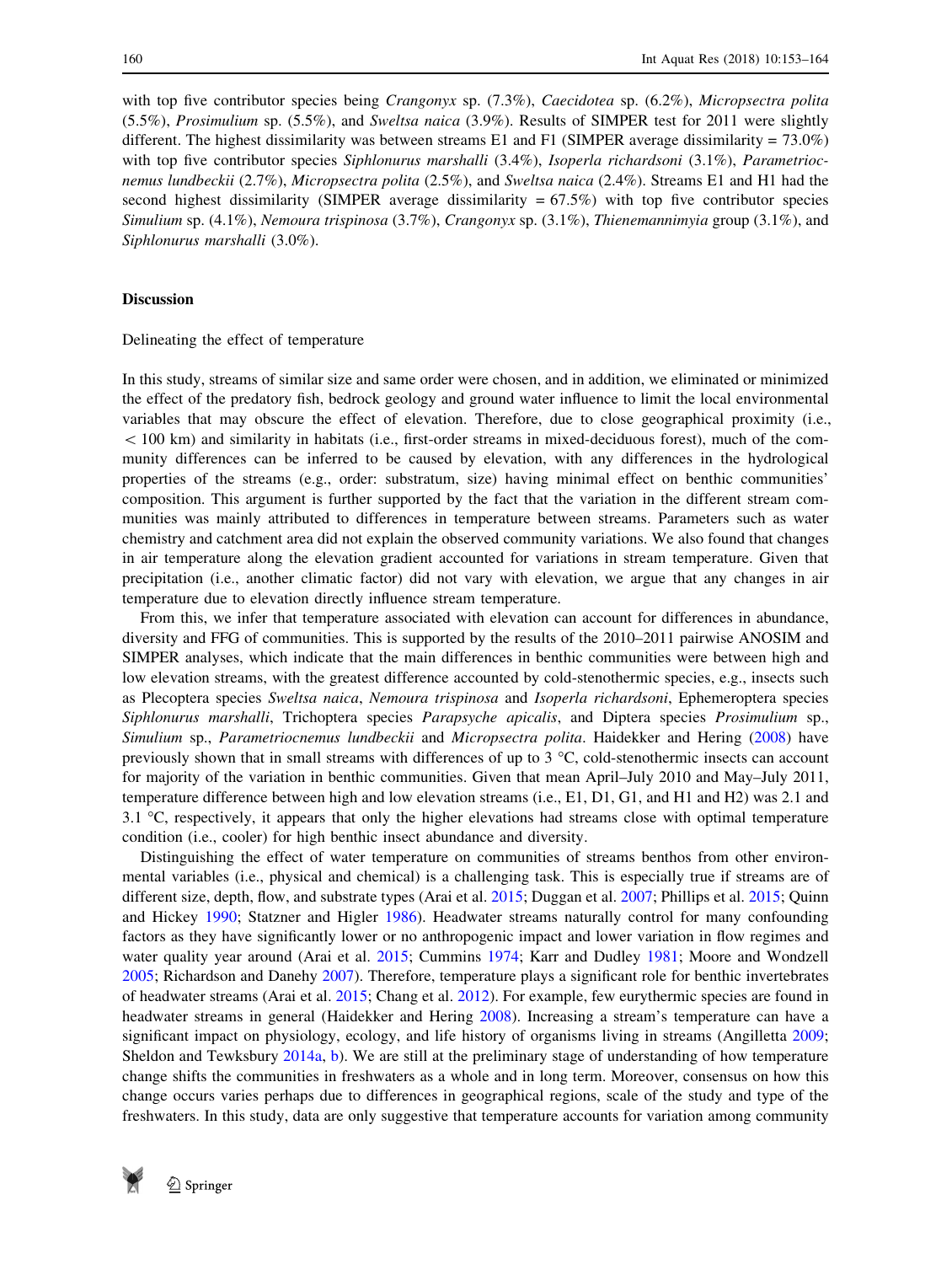of benthos (i.e., based on the CA analysis species scores correlation with stream temperature, RDA and CCA analyses, DD, and temperature data).

Intermittent nature of the streams, flow regime, and drawbacks

The intermittent natures of the streams in addition to their inaccessibility were major drawbacks in our study. This means that many routine or daily measurements such as water chemistry, DO, and flow regime were not obtainable throughout the sampling season. The year around flow of the streams has influence on abundance and function of benthic communities (Boulton and Lake [1988;](#page-9-0) Hose et al. [2005\)](#page-10-0), yet cannot be determined with certainty in this study. In the 2010, freshet started in April and stream flow lasted until late July with all streams at higher elevation (i.e., D1, G1, and E1) and those at mid elevation (i.e., E2, HP3A, and F1) having flow during this period. However, in 2011, freshet started in mid-May and stream flow lasted until mid-July with many streams experiencing (i.e., at all elevations) drought after this period. These combined with the 2 year accumulated DD indicate that streams at mid-to-high elevation dry up much later in summer compared to those of lower elevation which further could indicate a prolonged period of drought for the latter. Given that precipitation did not significantly varied between streams, we can suggest that difference of air temperature driven by difference in elevation may accounts for considerable variation in flow regimes as well. That is if we exclude the influence of the ground water or subsurface flow which were minimized in this study. Therefore, at least for the summer months when the community data are obtained we can expect a lower community measures such as abundance, diversity, and functional differences in low elevation streams compared to those at mid–higher elevation. Results of DD and temperature data suggest that streams water at lower elevations evaporate faster than those in mid–higher elevation. Furthermore, similarity of benthic community of stream F1 located at mid elevation (at lower range for this elevation) to stream at low elevation in 2011 suggests that during prolonged low flow regimes, streams at mid-higher elevation can eventually resemble those of the low elevation. This is because shorter growth periods for benthos can limits their resources such as food, timing of emergence, and synchrony of emergence among competing species (Hynes [1958;](#page-10-0) Boulton [2003;](#page-9-0) Cowx et al. [1984](#page-9-0)) and hence limit space and time for many benthic invertebrates. Therefore, based on the 2010–2011 results of abundance, diversity, and FFG, we can only suggest that higher elevation streams provide a better condition for insect's growth and colonization during the months that optimal conditions are not obtainable in lower elevations. This also suggests that flow regime change in this region will be more detectable for streams of lower elevation. However, further increase in temperature and drought can eventually impact streams at higher elevations as well.

## Elevation and community of benthos

Past studies in their accounting the community differences of invertebrate communities along elevation gradient (e.g., Huey [1978,](#page-10-0) Jacobsen et al. [1997;](#page-10-0) Jacobsen [2003](#page-10-0), [2004;](#page-10-0) Lawton et al. [1987](#page-10-0); MacArthur [1972;](#page-10-0) McCoy [1990](#page-10-0); Stevens [1992;](#page-10-0) Scheibler et al. [2014](#page-10-0); Vinson and Hawkins [1998](#page-11-0)) have used large elevations  $(i.e., \gg 100 \text{ m of difference})$ . These studies in general encountered communities with different taxonomic groups stretched along large elevation. However, in this study, communities are stretched over a short elevation gradient (i.e., 287 m of difference). Therefore, the difference in communities is mainly driven by the change in abundance of benthos along the elevation, and not necessarily driven by different taxonomically structured communities (Hughes et al. [2008](#page-10-0)). Therefore, for geographical areas such as the Precambrian Shield of Canada which large elevation gradient is not obtainable, task of discriminating communities of benthic invertebrates should rely on this abundance difference and probably lowest possible taxonomic identification of benthos (i.e., genus and species) is also required.

The 2010–2011 result obtained from richness did not produce a support for our objectives of showing difference in communities of benthos along a short elevation gradient. The fact that richness did not significantly vary among the streams is due to the fact that the difference in communities is not based on difference in the number of taxonomically different species but on differences in abundance. An effect on richness per se might be found across a larger elevation gradient (e.g., Jacobsen [2003;](#page-10-0) McCoy [1990;](#page-10-0) Monoghan et al. [2000;](#page-10-0) Ramı´rez and Pringle [1998](#page-10-0); Stout and Vandermeer [1975](#page-11-0)). We found that only the abundance of different FFG varies between streams of different elevation and not the type of FFG which further indicates that communities

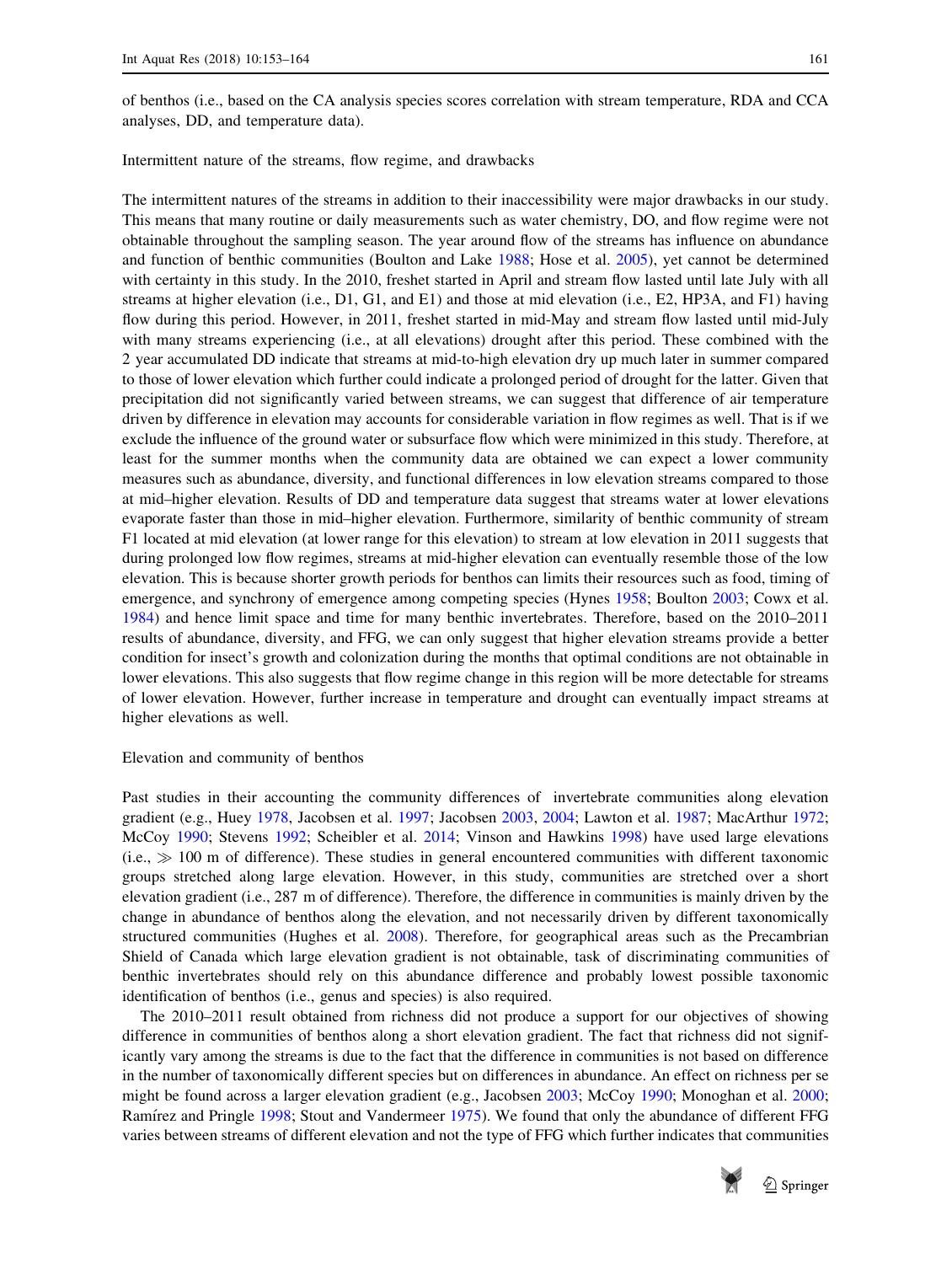<span id="page-9-0"></span>are not taxonomically different. Therefore, result of the richness obtained in this study is not comparable with other studies having large elevation gradients (e.g., Jacobsen [2003](#page-10-0); McCoy [1990](#page-10-0); Monoghan et al. [2000;](#page-10-0) Ramírez and Pringle [1998](#page-10-0); Stout and Vandermeer [1975](#page-11-0)), so that variation in abundance (i.e., species and FFG) and diversity is better measures for community difference compared to richness using low elevation gradients. Richness, however, varied monthly within and between streams. Therefore, we can assume that certain taxa could locally go extinct during the months that streams dry up or harsh stream conditions (e.g. high temperature) sets in. This also means that populations of these species can thrive in other elevations with suitable environmental conditions (i.e., via migration). Many benthic invertebrates in this study streams (i.e., insects) have high natural dispersal capability and, therefore, capable of rapid colonization of other waters.

In this study, we showed that difference between benthic invertebrate communities of several physicochemically comparable head water streams stretched along a short elevation gradient can be detected. The variation among benthic communities was mainly based on their abundance, FFG and diversity and not richness. Furthermore, among several obtainable and measured physico-chemical variables, stream temperature associated with altitudinal difference accounted significantly for the variation among benthos. Therefore, effects of change in environmental variables (e.g., temperature) on freshwater communities, associated with short elevational difference, can be inferred and used as a proxy for anticipated environmental change (e.g., climate) over time.

Acknowledgements We thank the personnel at Ontario Provincial Parks (MNRF), all the personnel in Wildlife Research Station, Algonquin Provincial Park, the summer students in Dr. Dillon's lab, and the staff of Ontario Ministry of the Environment, Dorset Environmental Science Centre. And finally, we thank Dr. D. Currie of Royal Ontario Museum and University of Toronto. Financial support for the project was provided by Ontario Ministry of Environment through a grant to Dr. Peter Dillon, Trent University.

Open Access This article is distributed under the terms of the Creative Commons Attribution 4.0 International License [\(http://](http://creativecommons.org/licenses/by/4.0/) [creativecommons.org/licenses/by/4.0/](http://creativecommons.org/licenses/by/4.0/)), which permits unrestricted use, distribution, and reproduction in any medium, provided you give appropriate credit to the original author(s) and the source, provide a link to the Creative Commons license, and indicate if changes were made.

#### References

Angilletta MJ (2009) Thermal adaptation: a theoretical and empirical synthesis. Oxford University Press, Oxford

- Arai R, Nukazawa K, Kazama S, Takemon Y (2015) Variation in benthic invertebrate abundance along thermal gradients within headwater streams of a temperate basin in Japan. Hydrobiologia 762:55–63. <https://doi.org/10.1007/s1075>
- Barbour MT, Gerristen J, Snyder BD, Stribling JB (1999) Rapid bioassessment protocols for use in streams and wadeable rivers: periphyton, benthic macroinvertebrates, and fish. US Environmental Agency Office of Water, Washington DC
- Baskerville GL, Emin P (1969) Rapid estimation of heat accumulation from maximum and minimum temperatures. Ecology 50:514–517. <https://doi.org/10.2307/1933912>
- Beresford DV, Sutcliffe JF (2009) Sampling designs of insect time series data: are they all irregularly spaced? Oikos 118:115–121. <https://doi.org/10.1111/j.1600-0706.2008.16883.x>
- Boulton AJ (2003) Parallels and contrasts in the effects of drought on stream macroinvertebrate assemblages. Freshw Biol 48:1173–1185. <https://doi.org/10.1046/j.1365-2427.2003.01084.x>
- Boulton AJ, Lake PS (1988) Australian temporary streams—some ecological characteristics. Verh Int Ver Theor Angew Limnol 23:1380–1383. <https://doi.org/10.1080/03680770.1987.11898025>
- Camargo JA, DeJalon DG (1995) Assessing the influence of altitude and temperature on biological monitoring of freshwater quality: a preliminary investigation. Environ Monit Assess 35:227–238. <https://doi.org/10.1007/BF00547634>
- Carter JL, Fend SV, Kennelly SS (1996) The relationships among three habitat scales and stream benthic invertebrate community structure. Freshw Biol 35:109–124. <https://doi.org/10.1046/j.1365-2427.1996.d01-450.x>
- Chang H, Jung IW, Steele M, Gannett M (2012) Spatial patterns of March and September streamflow trends in Pacific Northwest streams, 1958–2008. Geogr Anal 44: 177–201. <https://doi.org/10.1111/j.1538-4632.2012.00847.x>
- Clark KR, Gorley RN (2015) PRIMER v7: user manual/tutorial. PRIMER–E, Plymouth, p 296
- Cowx IG, Young WO, Hellawell JM (1984) The influence of drought on fish and invertebrate populations of an upland stream in Wales. Freshw Biol 14:165–177. <https://doi.org/10.1111/j.1365-2427.1984.tb00030.x>
- Cummins KW (1974) Structure and function of stream ecosystems. Bioscience 24:631–641. <https://doi.org/10.2307/1296676>
- Duggan I, Boothroyd I, Speirs D (2007) Factors affecting the distribution of stream macroinvertebrates in geothermal areas: Taupo Volcanic Zone, New Zealand. Hydrobiologia 592:235–247. <https://doi.org/10.1007/s10750-007-0748-9>
- Haidekker A, Hering D (2008) Relationship between benthic insects (Ephemeroptera, Plecoptera, Coleoptera, Trichoptera) and temperature in small and medium–sized streams in Germany: a multivariate study. Aqua Ecol 42:463–481. [https://doi.org/10.](https://doi.org/10.1007/s10452-007-9097-z) [1007/s10452-007-9097-z](https://doi.org/10.1007/s10452-007-9097-z)

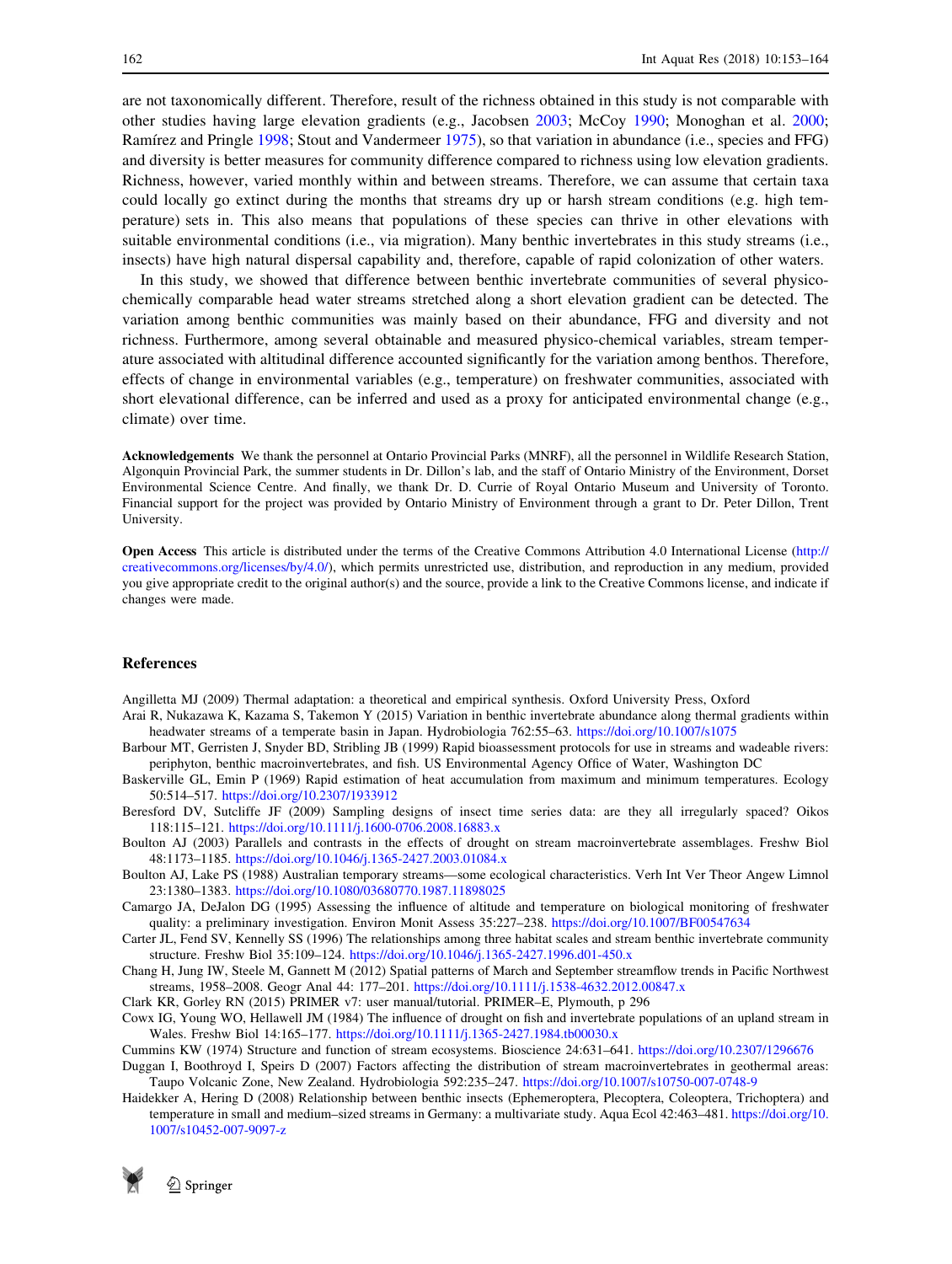- <span id="page-10-0"></span>Hammer, Ø, Harper, DAT, Ryan PD (2001) PAST: paleontological statistics software package for education and data analysis. Palaeontologia Electronica 4(1):9
- Hawkins CP, Norris RH, Gerritsen J, Hughes RM, Jackson SK, Johnson RK, Stevenson RJ (2000) Evaluation of the use of landscape classification for the prediction of freshwater biota: synthesis and recommendation. J N Am Benthol Soc 19:541–556. <https://doi.org/10.2307/1468113>
- Hose GC, Jones P, Lim RP (2005) Hyporheic macroinvertebrates in riffle and pool areas of temporary streams in south eastern Australia. Hydrobiologia 532:81–90. <https://doi.org/10.1007/s10750-004-9016-4>
- Huey RB (1978) Latitudinal pattern of between-elevation faunal similarity: mountains might be higher in tropics. Am Nat 112:225–229. <https://doi.org/10.1086/283262>
- Hughes JM, Schmidt DJ, McLean A, Wheatley A (2008) Population genetic structure in stream insects: what have we learned. In: Lancaster J, Briers RA (eds) Aquatic insects, Proceedings of the Royal Entomological Society's 24th Symposium, pp 268–288
- Hynes HBN (1958) The effect of drought on the fauna of a small mountain stream in Wales. Verh Int Ver Limnol 46:823–833. <https://doi.org/10.1080/03680770.1956.11895473>
- Jacobsen D (2003) Altitudinal changes in diversity of macroinvertebrates from small streams in the Ecuadorian Andes. Arch Hydrobiol 158(2):145–167. <https://doi.org/10.1127/0003-9136/2003/0158-0145>
- Jacobsen D (2004) Contrasting patterns in local and zonal family richness of stream invertebrates along an Andean altitudinal gradient. Freshw Biol 49:1293–1305. <https://doi.org/10.1111/j.1365-2427.2004.01274.x>
- Jacobsen D (2008) Tropical high-altitude streams. In: Dudgeon D (ed) Aquatic ecosystems: tropical stream ecology. Elsevier Science, London, pp 219–256
- Jacobsen D, Schultz R, Encalada A (1997) Structure and diversity of stream invertebrate assemblages: the influence of temperature with altitude and latitude. Freshw Biol 38:247–261. <https://doi.org/10.1046/j.1365-2427.1997.00210.x>
- Karr J, Dudley D (1981) Ecological perspective on water quality goals. Environ Manag 5:55–68. [https://doi.org/10.1007/](https://doi.org/10.1007/BF01866609) [BF01866609](https://doi.org/10.1007/BF01866609)
- Lawton JH, MacGarvin M, Heads PA (1987) Effects of altitude on the abundance and species richness of insect herbivores on bracken. J Anim Ecol 56:147–160. Stable URL: <http://www.jstor.org/stable/4805>
- MacArthur RH (1972) Geographical ecology: patterns in the distributions of species. Harper and Row, New York
- Magnuson JJ, Webster KE, Assel RA, Bowser CJ, Dillon PJ, Eaton JG, Evans HE, Fee EJ, Hall RI, Mortsch LR, Schindler DW, Quinn FH (1997) Potential effects of climate changes on aquatic systems: Laurentian Great Lakes and Precambrian Shield Region. Hydrol Process 11:825–871. https://doi.org/10.1002/(sici)1099–1085(19970630)11:8<825:aid-hyp509>3.0.co;2–g
- McCoy ED (1990) The distribution of insects along elevational gradients. Oikos 58:313–322
- Merrit RW, Cummins KW, Berg MB (2008) An introduction to aquatic insects of North America, 4th edn. Kendall/Hunt Publishing Company, Iowa
- Minshall GW, Cummins KW, Petersen RC, Cushing CE, Bruns DA, Sedell JR, Vannote RL (1985) Developments in stream ecosystem theory. Can J Fish Aqua Sci 42:1045–1055. <https://doi.org/10.1139/f85-130>
- Monoghan KA, Peck MR, Brewin PA, Masiero M, Zarate E, Turcotte P, Ormerod SJ (2000) Macroinvertebrate distribution in Ecuadorian hill streams: the effect of altitude and land use. Arch Hydrobiol 149:421–440
- Moore RD, Wondzell SM (2005) Physical hydrology and the effects of forest harvesting in the Pacific Northwest: a review. J Am Water Res Assoc 41:753–784. <https://doi.org/10.1111/j.1752-1688.2005.tb03770.x>
- Phillips ID, Pollock MS, Bowman MF, McMaster DG, Chivers DP (2015) Thermal alteration and macroinvertebrate response below a large Northern Great Plains Reservoir. J Gt Lakes Res 41:155–163. <https://doi.org/10.1016/j.jglr.2015.07.005>
- Quinn J, Hickey C (1990) Characterization and classification of benthic invertebrate communities in 88 New Zealand rivers in relation to environmental factors New Zealand. J Mar Freshw Res 24:387–409. [https://doi.org/10.1080/00288330.1990.](https://doi.org/10.1080/00288330.1990.9516432) [9516432](https://doi.org/10.1080/00288330.1990.9516432)
- Ramírez A, Pringle CM (1998) Structure and production of a benthic insect assemblage in a neotropical stream. J N Am Benthol Soc 17:443–463. <https://doi.org/10.2307/1468365>
- Ramı´rez A, Pringle CM, Wantzen KM (2008) Tropical stream conservation. In: Dudgeon D (ed) Aquatic ecosystems: tropical stream ecology. Elsevier Science, London, pp 285–304
- Richardson JS, Danehy RJ (2007) A synthesis of the ecology of headwater streams and their riparian zones in temperate forests. For Sci 53:131–147
- Scheibler EE, Debandi GO (2008) Spatial and temporal patterns in the aquatic insect community of a high-altitude Andean stream (Mendoza, Argentina). Aqu Insects 30:145–161. <https://doi.org/10.1080/01650420701880974>
- Scheibler EE, Claps MC, Roig-Juñent SA (2014) Temporal and altitudinal variations in benthic macroinvertebrate assemblages in an Andean river basin of Argentina. J Limnol 73:92–108. <https://doi.org/10.4081/jlimnol.2014.789>
- Schindler DW, Bayley SE, Parker BR, Beaty KG, Cruikshank DR, Fee EJ, Schindler EU, Stainton MP (1996) The effect of climate warming on properties of boreal lakes and streams at the Experimental Lake Area, northwestern Ontario. Limnol Ocean 41:1004–1017. <https://doi.org/10.4319/lo.1996.41.5.1004>
- Sheldon KS, Tewksbury JJ (2014a) The impact of seasonality in temperature on thermal tolerance and elevational range size. Ecology 95:2134–2143. <https://doi.org/10.1890/13-1703.1>
- Sheldon KS, Tewksbury JJ (2014b) The impact of seasonality in temperature on thermal tolerance and elevational range size. Ecology 95:2134–2143. <https://doi.org/10.1890/13-1703.1>
- Statzner B, Higler B (1986) Stream hydraulics as a major determinant of benthic invertebrate zonation patterns. Freshw Biol 16:127–139. <https://doi.org/10.1111/j.1365-2427.1986.tb00954.x>
- Stevens GC (1992) The elevational gradient in altitudinal range: and extension of Rapoport's latitudinal rule to altitude. Am Nat 140:893–911. <https://doi.org/10.1086/285447>